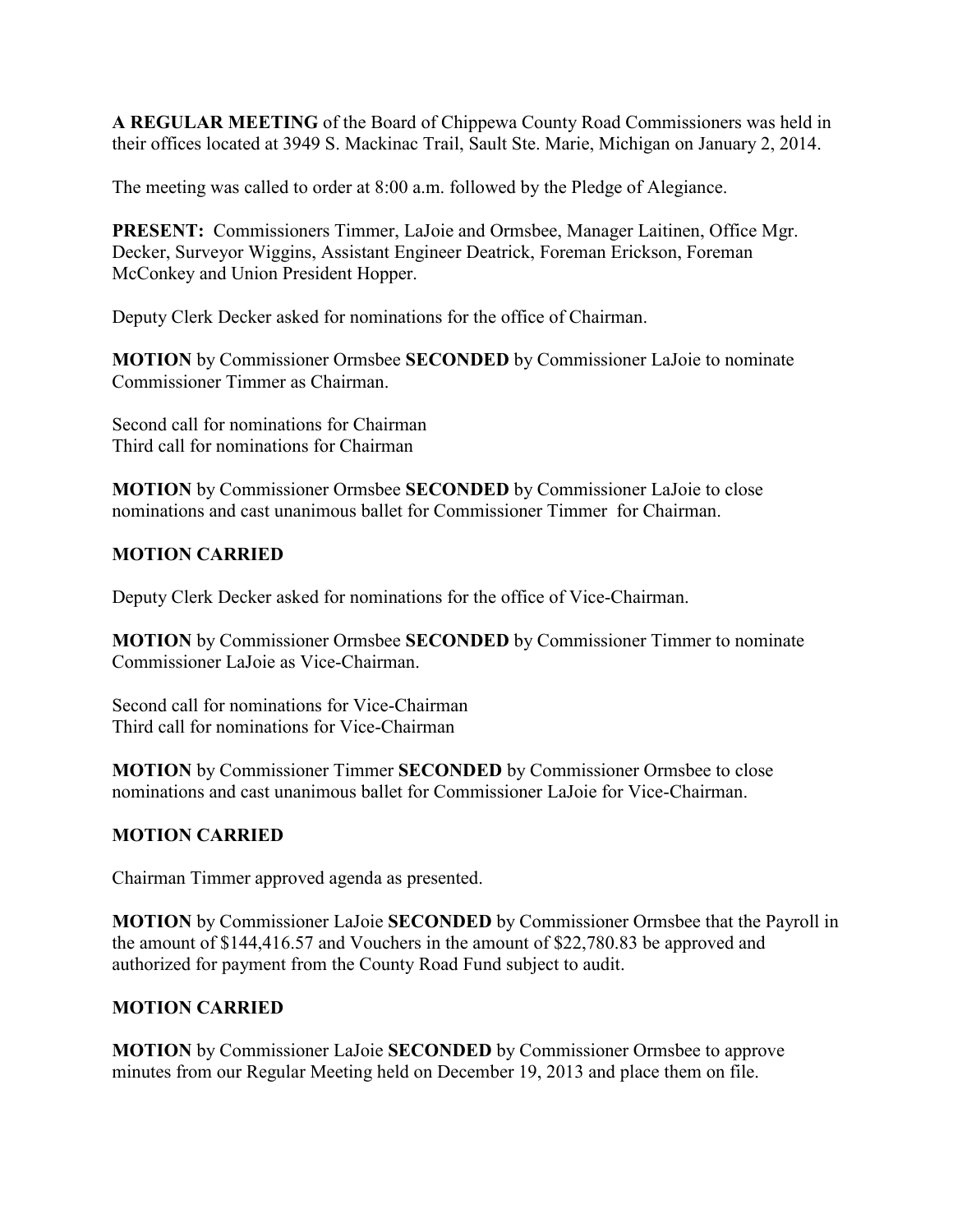### **MOTION CARRIED**

### **PUBLIC COMMENTS**-None

### **STAFF REPORTS**

Foreman Erickson

- Continue winter maintenance and keeping up with equipment maintenance.
- Mentioned fuel jelling up in trucks. Discussion followed.

Office Manager Decker stated that Autore Oil has said their fuel is good up to -25 below. Further discussion followed.

Foreman McConkey

• Continue winter maintenance operations and equipment repair.

#### Surveyor Wiggins

• Had computer failure and is waiting on a new laptop that is on order. Discussion followed regarding system backup.

Assistant Engineer Deatrick

• 1  $\frac{1}{2}$  Mile Road about 85% done engineer coming tomorrow to sign so they can be sent in. Project is \$20,000 under estimated cost for 6.79 miles of resurfacing. Thanked Commission for his time here as today is starting his 7th year.

#### Managers Report

- Thanked all crews for their hard work over the holidays.
- Received the new BCBS rates back on Tuesday, which now includes the ECM calculation. Questions on changes made in Lansing on PA152.
- Ambiguous language within bills in regards to if additional fees are to be added into the cap amount. Discussion followed. Wants to meet later next week with the union to begin discussions.
- Working with URS on Causeway Project.
- Starting to get copies of information for Attorney General's Office regarding court case.
- Budget for 2014 was passed on Tuesday. Revenues are similar to prior years. Budget was passed with a \$300,000 deficit.
- Temporary employee Jenn Kamper quit last week after being involved in a minor accident. Mike VanSloten was hired to replace her. Nightshift was suspended for one week to train the new hire for Kincheloe.

#### **COMMISSIONERS COMMENTS**